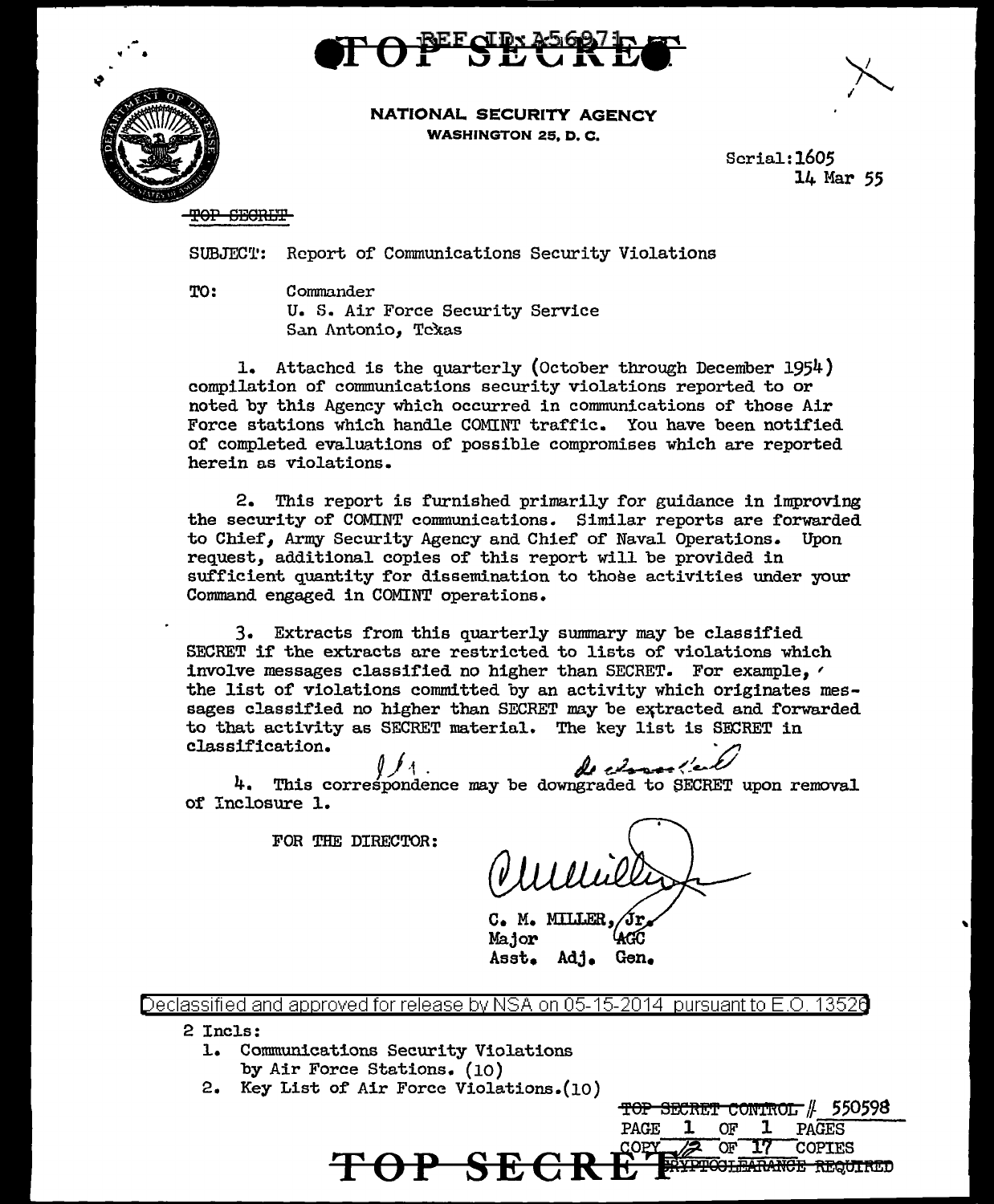# **DRETHP**

TOP SECRET

¢

Serial: 1605 14 Mar 55

cc: NSA Europe NSA United Kingdom NSA Far East **NSA Alaska** NSA Pacific AG  $C/S$ COMSEC (2)  $S/ASST$ **COM** PROD O6B 411 413

M/R: This is a compilation of communications security violations committed by Air Force stations during October, November, and December, 1954. A similar report will be forwarded to Chief, ASA, and CNO. USAFSS furnished 10 copies. Furnish each internal addressee a copy of Incl 1 and Incl 2.

/s/ J. J. Martin, 4131-1, 60545, pa, la

|                            |    |                | TOP SECRET CONTROL NO. 550598-A |
|----------------------------|----|----------------|---------------------------------|
| COPY $\angle$ OF 15 COPIES |    |                |                                 |
| <b>PAGE</b>                | 0F | <b>1 PACES</b> |                                 |

# TOP SECRET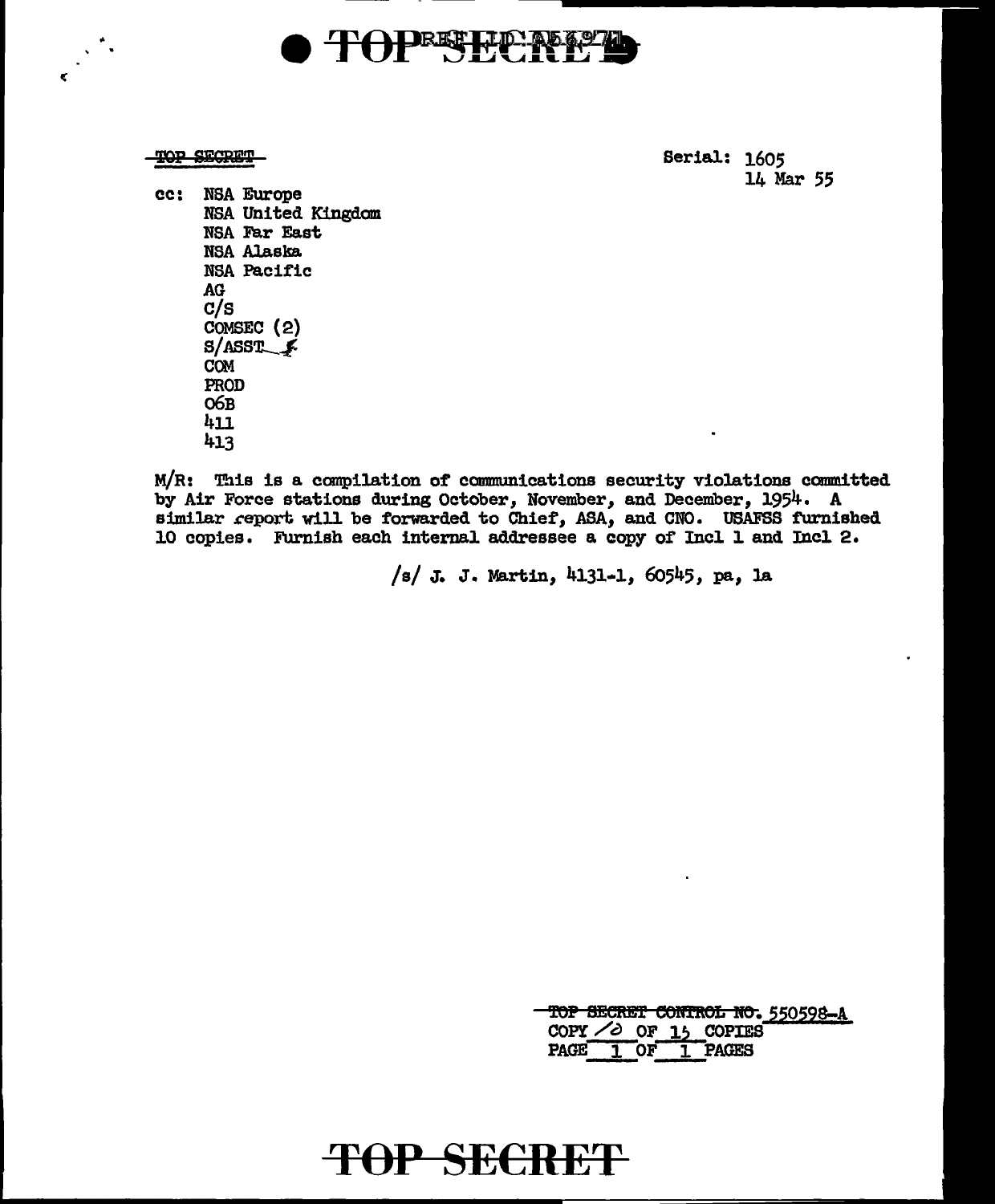TOP SECRET

 $\ddot{\phantom{a}}$ 

# TOPEE PERPEND

#### COMMUNICATIONS SECURITY VIOLATIONS BY AIR FORCE STATIONS

| <b>DTG</b>         | TRIGRAPH                 | KEY NO.         | <b>REMARKS</b>                                                                              |
|--------------------|--------------------------|-----------------|---------------------------------------------------------------------------------------------|
|                    |                          | $USA-33$        |                                                                                             |
|                    |                          | <b>CCTOBER</b>  |                                                                                             |
| 082321Z            |                          | 14              | Keyboard operation                                                                          |
|                    |                          | <b>NOVEMBER</b> |                                                                                             |
| 1007552            | <b>AYO</b>               | 16              | Random rotor failed at<br>counter reading 800                                               |
|                    |                          | DECEMBER        |                                                                                             |
| <b>220812Z</b>     |                          | 1 <sup>h</sup>  | Keyboard operation                                                                          |
|                    |                          | USA-38          |                                                                                             |
|                    |                          | <b>OCTOBER</b>  |                                                                                             |
| 1414452            | <b>BYZ</b>               | 12              | Message indicator derived                                                                   |
| 291850Z            | <b>EBR</b>               | 4b              | using deciphering procedure<br>Broke on OLLKW vice OLLKV                                    |
|                    |                          | <b>NOVEMBER</b> |                                                                                             |
| 0904252            | <b>AVT</b>               | 9<br>1          | Broke using trigraph AYT                                                                    |
| 111000Z<br>112215Z | <b>BFC</b><br><b>BEY</b> | 4c              | Broke on PM rotor arrangement<br>Broke on MIWZD vice MIWED                                  |
|                    |                          | <b>DECEMBER</b> |                                                                                             |
| 2104452            | <b>EET</b>               | 8               | <b>TCWMA</b>                                                                                |
| 240005Z            | ELW                      | ı               | Broke on rotor arrangement<br>for 25 Dec AM                                                 |
| 282214Z            | <b>EUK</b>               | 4d              | Broke on MNYRR vice MNYRW .                                                                 |
|                    |                          | <b>USA-38B</b>  |                                                                                             |
|                    |                          | <b>OCTOBER</b>  |                                                                                             |
| 090035Z            | <b>CAM</b>               | 4d              | Broke on XTMCW vice XIMCW                                                                   |
|                    |                          | <b>NOVEMBER</b> |                                                                                             |
| 0303342<br>0802102 | AIL<br><b>CEN</b>        | 4b<br>4d        | Broke on ZWFWK vice ZWFWL<br>Broke on JSPCI vice JSPCB                                      |
|                    |                          |                 | TOP SECRET CONTROL # 550598-B                                                               |
|                    |                          |                 | OF 8<br>PAGES<br>PAGE<br>$\mathbf{1}$<br>$\overline{\text{OF}}$ 25<br>COPIES<br><b>COPY</b> |

**TOP SECRET** 

CRYPTOCLEARANCE REQUIRED

 $\Box$ 

 $\dddot{...}$ 

W  $\cdots$ 

Incl 1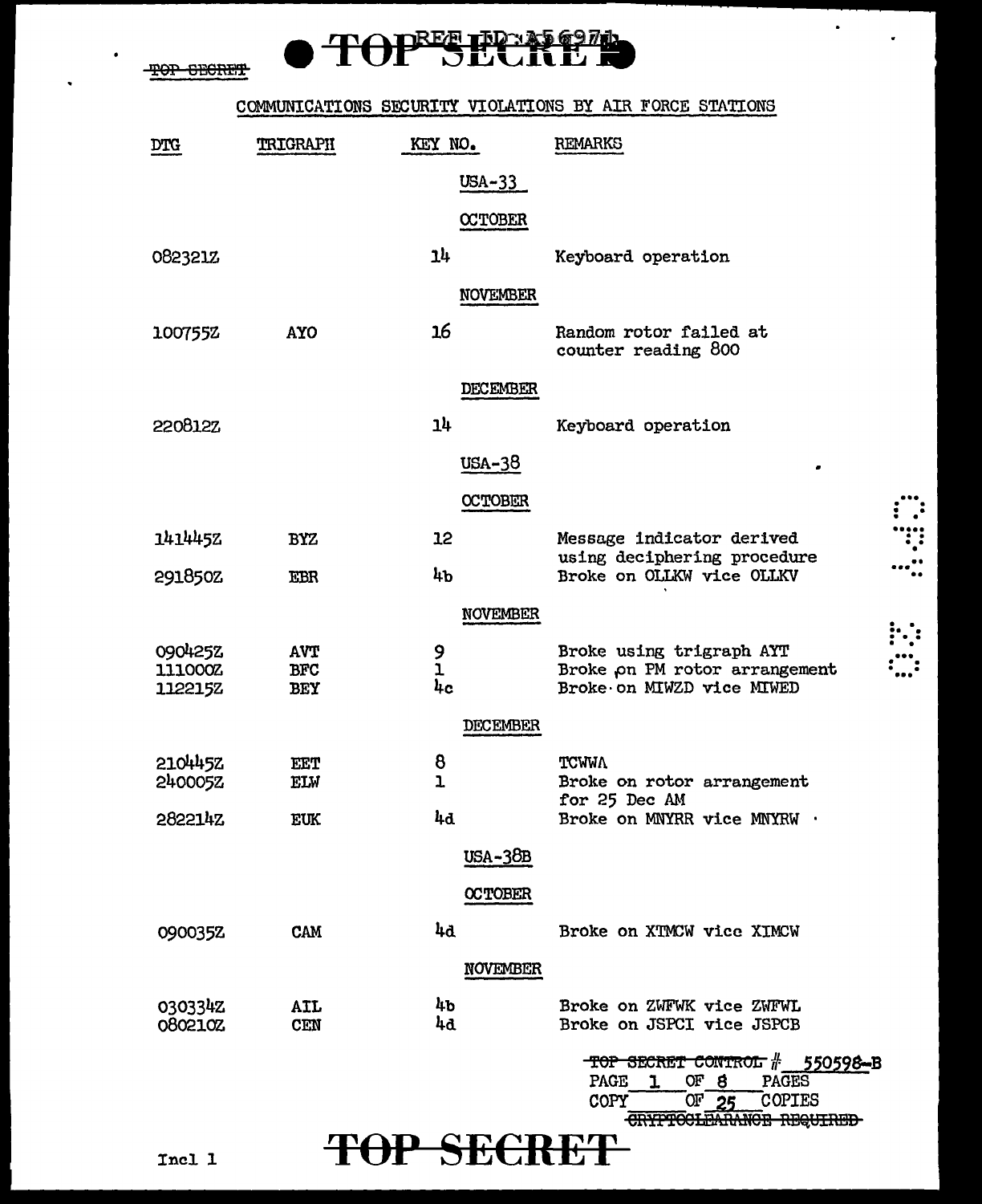

TOP SFCRET<br>VIOLATIONS (Cont'd)

٠

| DTG                | <b>TRIGRAPH</b>          | KEY NO.                  | REMARKS<br>$\sim$                                                                                    |
|--------------------|--------------------------|--------------------------|------------------------------------------------------------------------------------------------------|
|                    |                          |                          | $USA-38B$ (Cont'd)                                                                                   |
|                    |                          |                          | NOVEMBER (Cont'd)                                                                                    |
| 090005Z            | <b>CJY</b>               | 4d                       | Broke on PWYAW Vice PWYAM                                                                            |
| 2100452<br>2305152 | <b>EOP</b><br><b>EWZ</b> | 4d<br>$\mathbf{t}$<br>4b | Broke on DCMCC vice DCMCH<br>Broke on STZIQ vice STYIQ                                               |
|                    |                          | <u>USA-51</u>            |                                                                                                      |
|                    |                          | <b>OCTOBER</b>           |                                                                                                      |
| 0305352            | <b>AOH</b>               | 4d                       | Broke on GGZMF vice GWZMF                                                                            |
| 030902Z<br>080225% | <b>APB</b><br><b>BLS</b> | 4d<br>4d                 | Broke on UAGYT vice RAGYT<br>Broke on WMPUS vice WMPUO                                               |
| 080445Z            |                          | 14                       | Keyboard operation                                                                                   |
| <b>2813152</b>     |                          | $\mathbf{I}$             | Broke on AM rotor arrangement                                                                        |
|                    |                          | NOVEMBER                 |                                                                                                      |
| 1916052            |                          | 14                       | Keyboard operation                                                                                   |
| 2904452            |                          | 15                       | Faulty key tape                                                                                      |
|                    |                          | <b>USA-53</b>            |                                                                                                      |
|                    |                          | <b>OCTOBER</b>           |                                                                                                      |
| 0422502            |                          | 11                       | Enciphered message using AFSAK<br>$3424$ (A), but used multiswitch<br>setting assigned to AFSAK 3424 |
| 220200Z            |                          | 4d                       | Broke on LJFNK vice LJFNS                                                                            |
|                    |                          | USA-54                   |                                                                                                      |
|                    |                          | <b>CCTOBER</b>           |                                                                                                      |
| 0816162            | <b>BWE</b>               | 16                       | Random rotor failed to step at<br>counter readings 1761 and 1823                                     |
|                    |                          | <b>NOVEMBER</b>          |                                                                                                      |
| 0321252            | <b>AVF</b>               |                          | Broke using trigraph AVE                                                                             |
| 0616402            | <b>BOW</b>               | 9<br>9<br>4d             | Broke using trigraph BOZ                                                                             |
| 0805202            | <b>BVQ</b>               |                          | Broke on JAQLD vice JABLD                                                                            |
|                    |                          | DECEMBER                 |                                                                                                      |
| 2108402            | <b>EVY</b>               | 4c                       | Broke on MCGUP vice MCCUP                                                                            |
|                    |                          |                          | TOP SECRET CONTROL / 550598-B<br><b>OF</b><br>PAGES                                                  |
|                    |                          |                          | PAGE<br>$\overline{2}$<br><b>COPIES</b><br>OF.<br>COPY<br>クミ                                         |
| Incl 1             |                          | SE                       |                                                                                                      |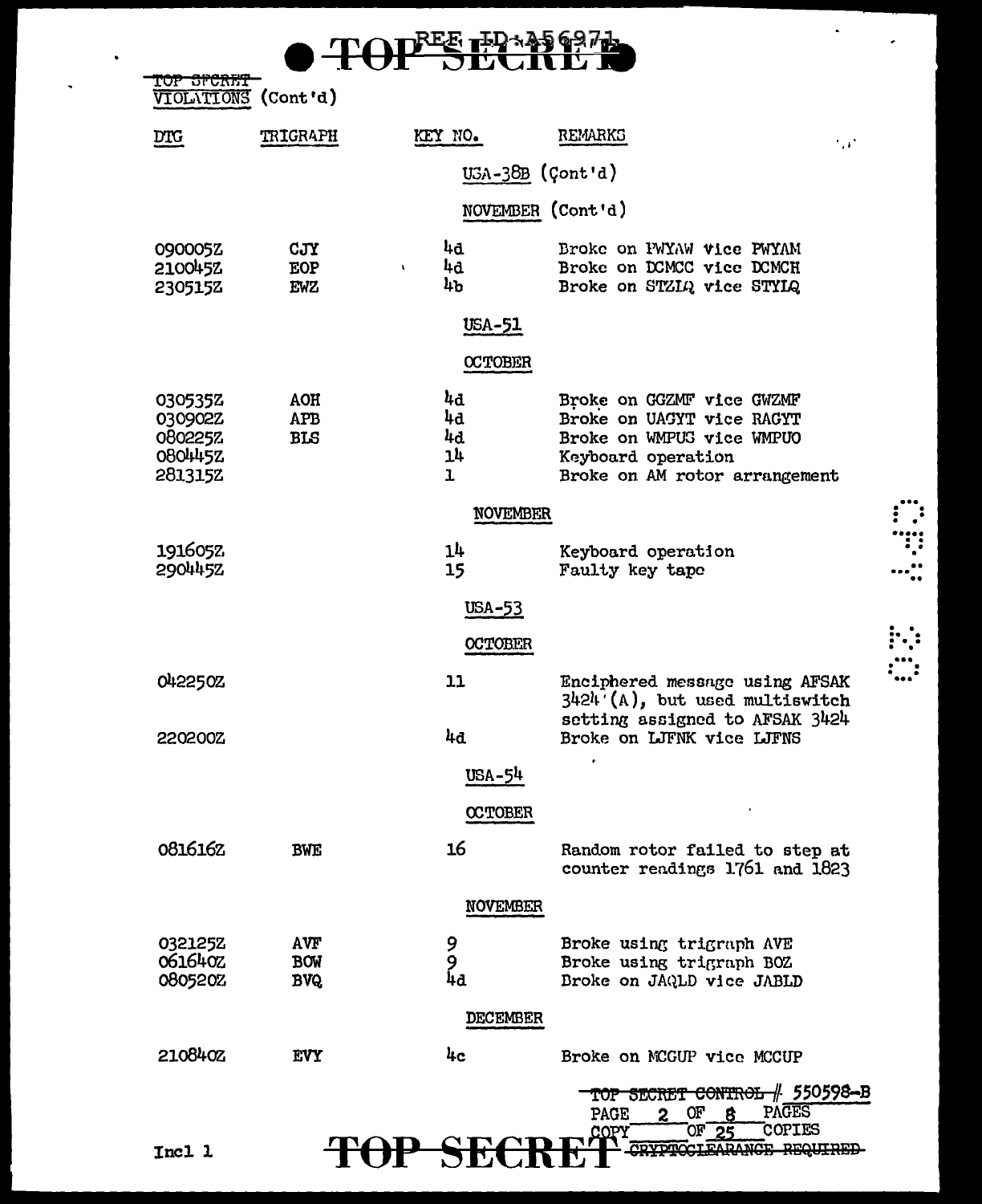**TOPRETHEREE** 

 $\bullet$ 

÷.

 $\vdots$  :

 $\cdots$  :

 $\vdots$ 

TOP SHORET<br>VIOLATIONS (Cont'd)

 $\ddot{\phantom{0}}$ 

| <b>DTG</b>                                      | <b>TRIGRAPH</b>                               | KEY NO.              | REMARKS                                                                                                                |
|-------------------------------------------------|-----------------------------------------------|----------------------|------------------------------------------------------------------------------------------------------------------------|
|                                                 |                                               | USA-54A              |                                                                                                                        |
|                                                 |                                               | <b>CCTOBER</b>       |                                                                                                                        |
| 0112012<br>0200012<br>2711272                   | <b>ACV</b><br>AFP<br><b>EYI</b>               | 4d<br>4a<br>4d       | Broke on YFPLU vice YLPLU<br>Broke on TKZPJ vice TKPZJ<br>Broke on UCVGV vice UCUGY                                    |
|                                                 |                                               | <b>NOVEMBER</b>      |                                                                                                                        |
| 0616152<br>101220Z                              | <b>BWM</b><br><b>DBN</b>                      | 4a<br>4d             | Broke on LSIGZ vice LSIZG<br>Broke on WZCMS vice WZCMG                                                                 |
|                                                 |                                               | <b>DECEMBER</b>      |                                                                                                                        |
| 0419272                                         | <b>BQJ</b>                                    | 4d                   | Broke on SESUH vice SOSUH                                                                                              |
|                                                 |                                               | <u>USA-55</u>        |                                                                                                                        |
|                                                 |                                               | <b>OCTOBER</b>       |                                                                                                                        |
| 0100432<br>020426Z                              | <b>AAG</b><br><b>AEK</b>                      | 4d<br>16             | Broke on CKQQS vice AKQQS<br>Random rotor failed to step<br>at counter readings 841 through<br>843 and 872 through 874 |
| 042126Z<br>1721222                              | <b>AHX</b><br><b>BAX</b>                      | 4a<br>4d             | Broke on ACSMV vice ACMSV<br>Broke on HYJHC vice HYJXC                                                                 |
| 2121382.<br>2922242                             | BLF<br>CJB                                    | 4d<br>8              | Broke on YDKVC vice YDKOC<br><b>DYEOD</b>                                                                              |
|                                                 |                                               | <b>NOVEMBER</b>      |                                                                                                                        |
| 0221202<br>0704522<br>2204312<br><b>220431Z</b> | AEI<br><b>AYB</b><br><b>NMD</b><br><b>CMH</b> | 4b<br>44<br>4d<br>4d | Broke on FSNXA vice ESNXA<br>Broke on DJNWC vice DJNRC<br>Broke on IDZWD vice IDFWD<br>Broke on UXRWR vice UIRWR       |
|                                                 |                                               | <b>DECEMBER</b>      |                                                                                                                        |
| 040025Z                                         | <b>OUH</b>                                    | 7                    | Omitted machine designator                                                                                             |
|                                                 |                                               | USA-56               |                                                                                                                        |
|                                                 |                                               | <b>OCTOBER</b>       |                                                                                                                        |
| 010005Z                                         |                                               | 3                    | Used superseded rotors with<br>new key list                                                                            |
|                                                 | TM                                            | $\blacksquare$       | 4<br>550598-B<br>3<br>8<br><b>PAGES</b><br><b>PAGE</b><br>OF<br>OF.<br><b>COPIES</b>                                   |

Incl 1

TOP SECRET CRETCREARE REQUIRED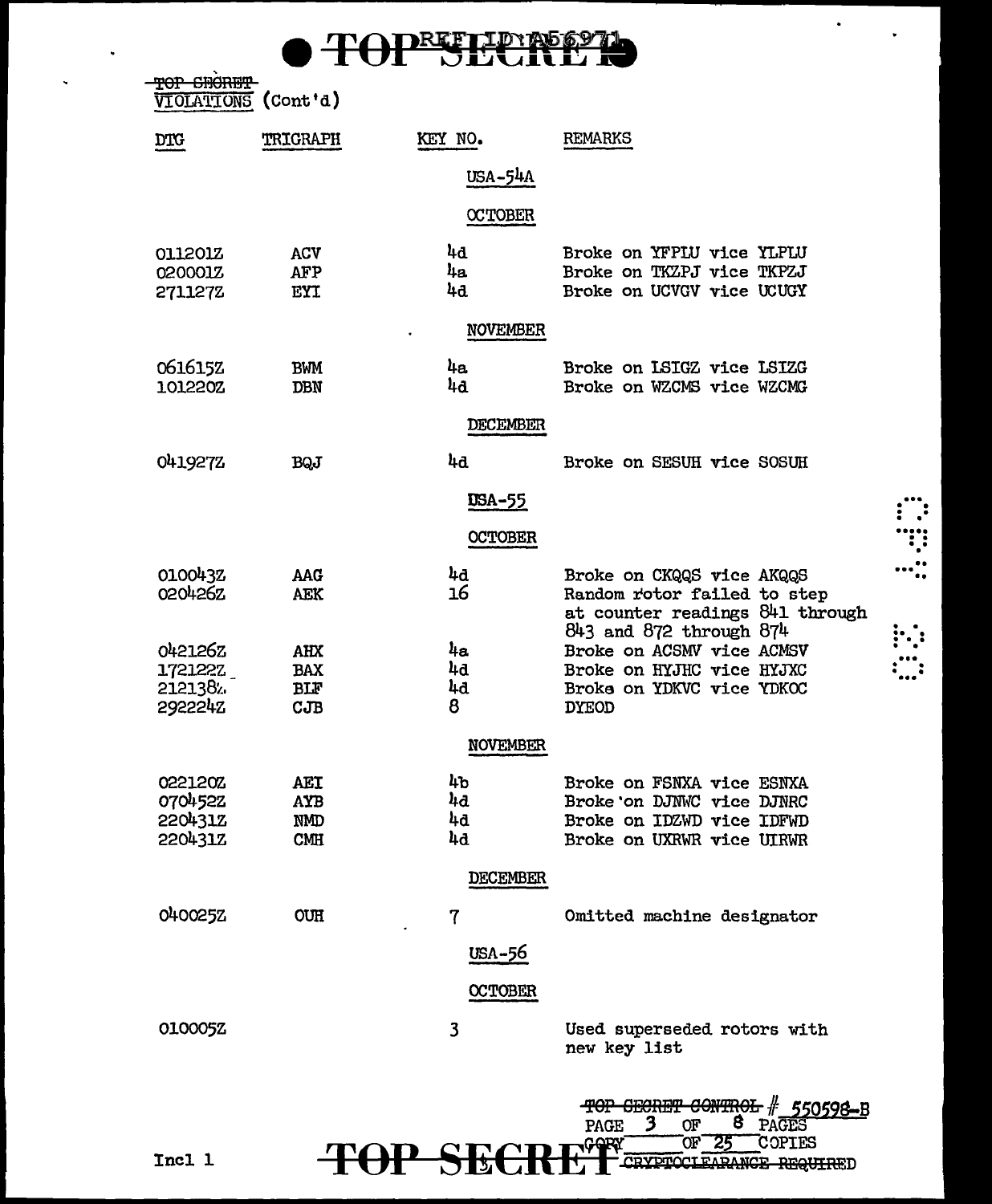|                                                            |                                        | REFEIDER                              |                                                                                                                                             |
|------------------------------------------------------------|----------------------------------------|---------------------------------------|---------------------------------------------------------------------------------------------------------------------------------------------|
| <b>VIOLVLIONS</b>                                          | $($ Cont'd $)$                         |                                       |                                                                                                                                             |
| <b>DTG</b>                                                 | TRIGRAPH                               | KEY NO.                               | REMARKS                                                                                                                                     |
|                                                            |                                        | UGA-56 (Cont'd)                       |                                                                                                                                             |
|                                                            |                                        | OCTOBER (Cont'd)                      |                                                                                                                                             |
| 0100062                                                    |                                        | 3                                     | Used superseded rotors with                                                                                                                 |
| 0100072                                                    |                                        | 3                                     | new key list<br>Used superseded rotors with                                                                                                 |
| 010009Z                                                    |                                        | 3                                     | new key list<br>Used superseded rotors with                                                                                                 |
| 152105Z                                                    | <b>CXI</b>                             | $h_{\rm C}$                           | new kcy list<br>Broke on DBRIP vice DBRIB                                                                                                   |
|                                                            |                                        | <b>NOVEMBER</b>                       |                                                                                                                                             |
| 092115Z<br>180020Z<br>190013Z<br>2403342                   | BXR<br><b>DUA</b><br><b>ESY</b>        | 4d<br>6.<br>4d<br>12                  | Broke on GYNIO vice AYXIO<br>Broke on MXKDA<br>Broke on IIMYF vice IIHYF<br>Message indicator derived<br>using deciphering procedure        |
|                                                            |                                        | <b>DECEMBER</b>                       |                                                                                                                                             |
| 160011Z<br>2805452<br>280711Z<br>282100Z                   | FEK<br>INU<br><b>IKS</b><br><b>IQP</b> | 4d<br>ı<br>4d<br>4d<br><b>USA-56A</b> | Broke on UDTHV vice UDTHM<br>Broke on AM rotor arrangement<br>Broke on CRLGW vice CRLSW<br>Broke on QGWBW vice QSWBW                        |
|                                                            |                                        | <b>OCTOBER</b>                        |                                                                                                                                             |
| 111530Z<br>131330Z<br>202102Z<br><b>222102Z</b><br>241225Z | <b>BAL</b><br><b>BTL</b><br><b>BWW</b> | 4d<br>10b<br>4d<br>4c<br>ı            | Broke on WKPTW vice LKPTW<br>Broke on AA vice EE<br>Broke on ELJJT vice QLJJT<br>Broke on SQHHN vice SQHHM<br>Broke on AM rotor arrangement |
|                                                            |                                        | <b>NOVEMBER</b>                       |                                                                                                                                             |
| 0907452<br>180755Z<br>2412252                              | <b>ASE</b><br><b>BJM</b><br><b>BUY</b> | 4d<br>4d<br>1<br><b>DECEMBER</b>      | Broke on GENFN vice GENON<br>Broke on IZIFC vice HZIFC<br>Broke on AM rotor arrangement                                                     |
| 0807452                                                    | <b>AUH</b>                             | 4c                                    | Broke on QEJBS vice QBJBS                                                                                                                   |
| Incl 1                                                     |                                        |                                       | -TOP SECRET CONTROL # 550598-B<br>8 PAGES<br>PAGE<br>ОF<br>4<br>25 COPIES<br>OF T<br>COPY<br>CHAPTOCLEARANCE REALTRED                       |

v.

 $\ddot{\phantom{0}}$ 

 $\begin{array}{c}\n\cdots \\
\vdots \\
\cdots\n\end{array}$ 

 $\ddotsc$ 

 $\ddot{\phantom{1}}$ 

 $\ddot{\phantom{1}}$ 

# TOP SECRET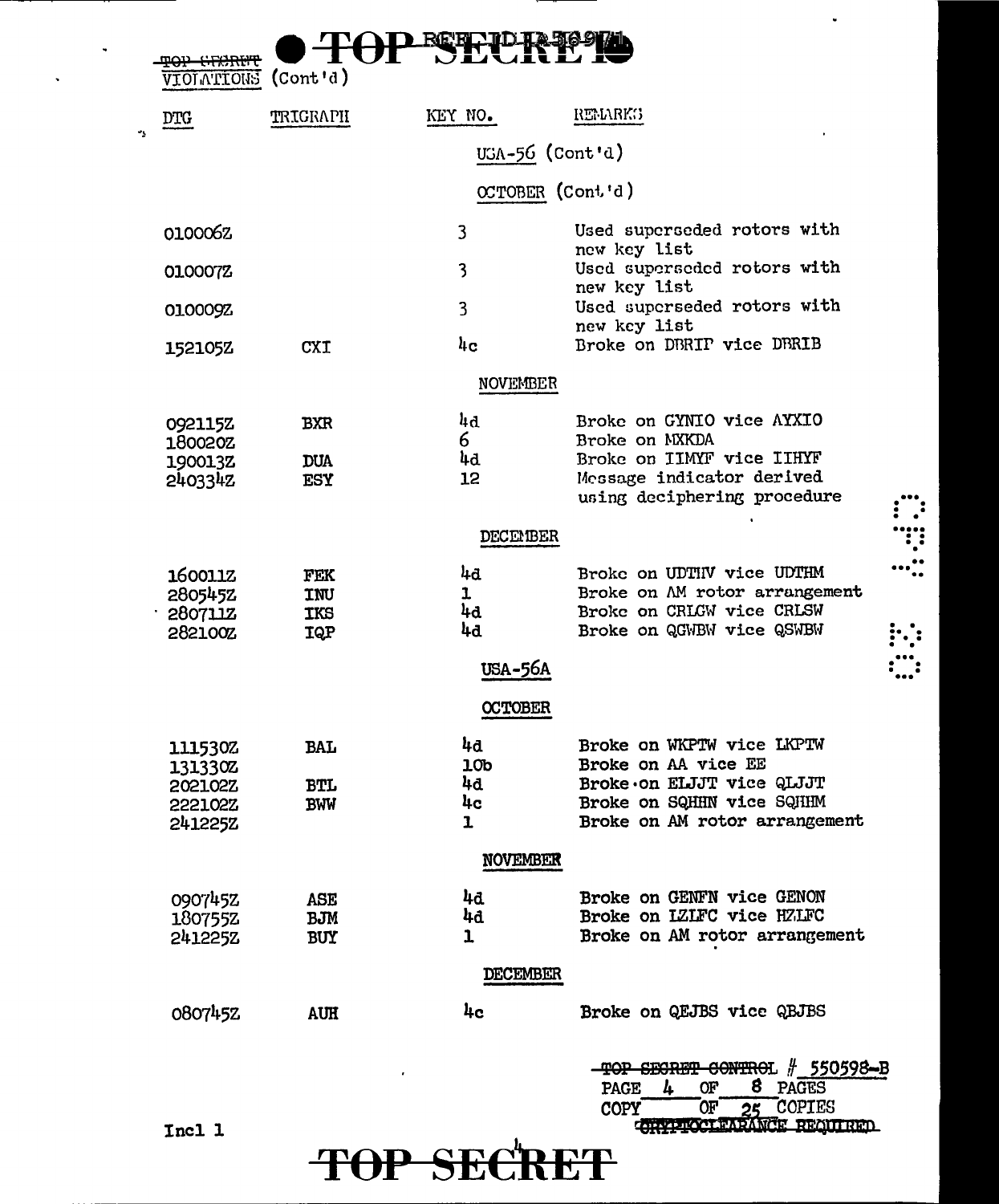| Ωľ<br><b>VIOLATIONS</b>                                                          | (Cont d)                                                                  |                                        |                                                                                                                                                                                                     |  |
|----------------------------------------------------------------------------------|---------------------------------------------------------------------------|----------------------------------------|-----------------------------------------------------------------------------------------------------------------------------------------------------------------------------------------------------|--|
| <b>DTG</b>                                                                       | <b>TRIGRAPH</b>                                                           | KEY NO.                                | <b>REMARKS</b>                                                                                                                                                                                      |  |
|                                                                                  |                                                                           | USA-56A (Cont'd)                       |                                                                                                                                                                                                     |  |
|                                                                                  |                                                                           | DECEMBER (Cont'd)                      |                                                                                                                                                                                                     |  |
| 132100Z                                                                          |                                                                           | 16                                     | Fourth rotor failed at counter<br>reading 800                                                                                                                                                       |  |
| 1.413002                                                                         | <b>BNX</b>                                                                | 4c                                     | Broke on QEWYN vice QGWYN                                                                                                                                                                           |  |
|                                                                                  |                                                                           | <b>USA-56B</b>                         |                                                                                                                                                                                                     |  |
|                                                                                  |                                                                           | <b>CCTOBER</b>                         |                                                                                                                                                                                                     |  |
| 2904202                                                                          |                                                                           | 17                                     | DTG should have read 291420Z                                                                                                                                                                        |  |
|                                                                                  |                                                                           | <b>DECEMBER</b>                        |                                                                                                                                                                                                     |  |
| 29 DEC                                                                           |                                                                           | 14                                     | Transmitted clear text tape                                                                                                                                                                         |  |
|                                                                                  |                                                                           | USA-57                                 |                                                                                                                                                                                                     |  |
| $\mathbf{r}_\mathrm{c}$                                                          |                                                                           | <b>OCTOBER</b>                         |                                                                                                                                                                                                     |  |
| 021440Z<br>0523352<br>1107102<br>110840Z<br>110855Z                              | ALK<br><b>BHJ</b>                                                         | 4d<br>4d<br>2<br>2<br>2                | Broke on HBFAS vice HRFAG<br>Broke on ONIVD vice ONUVD<br>Used keylist assigned to USA-57A<br>Used keylist assigned to USA-57A<br>Used keylist assigned to USA-57A                                  |  |
| 1920452<br>2509492                                                               | <b>GDW</b><br>HFX                                                         | 4ъ<br>1                                | Broke on GUSXF vice GUTXF<br>Broke on PM rotor arrangement                                                                                                                                          |  |
|                                                                                  |                                                                           | <b>NOVEMBER</b>                        |                                                                                                                                                                                                     |  |
| 0914462<br>1513062<br>1514342<br>1611152<br><b>202130Z</b><br>210939Z<br>2909452 | DYN<br>FAD<br><b>FAL</b><br>FFJ<br><b>GEK</b><br><b>GMJ</b><br><b>JAD</b> | 44<br>4d<br>4d<br>1<br>10a<br>4d<br>44 | Broke on GLZPK vice GRZPK<br>Broke on BVMGX vice GVMGH<br>Broke on KMFMH vice KDFMH<br>Broke on PM rotor arrangement<br>Broke on BB vice AA<br>Broke on ZWYTD vice ZMYTD<br>Broke on WEHA vice WEIB |  |
|                                                                                  |                                                                           | <b>DECEMBER</b>                        |                                                                                                                                                                                                     |  |
| 0409252<br>1006432<br>221303Z                                                    | <b>SBD</b><br><b>EAF</b><br><b>GSC</b>                                    | 44<br>4Ъ<br>4d                         | Broke on VHQFU vice VHYFU<br>Broke on DMQDV vice DMQDU<br>Broke on FLULW vice FBULW                                                                                                                 |  |
|                                                                                  |                                                                           |                                        | TOP SECRET CONTROL # 550598-B                                                                                                                                                                       |  |

 $\ddot{\phantom{0}}$ 

 $\overline{\text{TOP}}$ **SECRET** CRIFTGELEARANGE REQUIRED

PAGE 5 OF 8 PAGES COPY OF 25 COPIES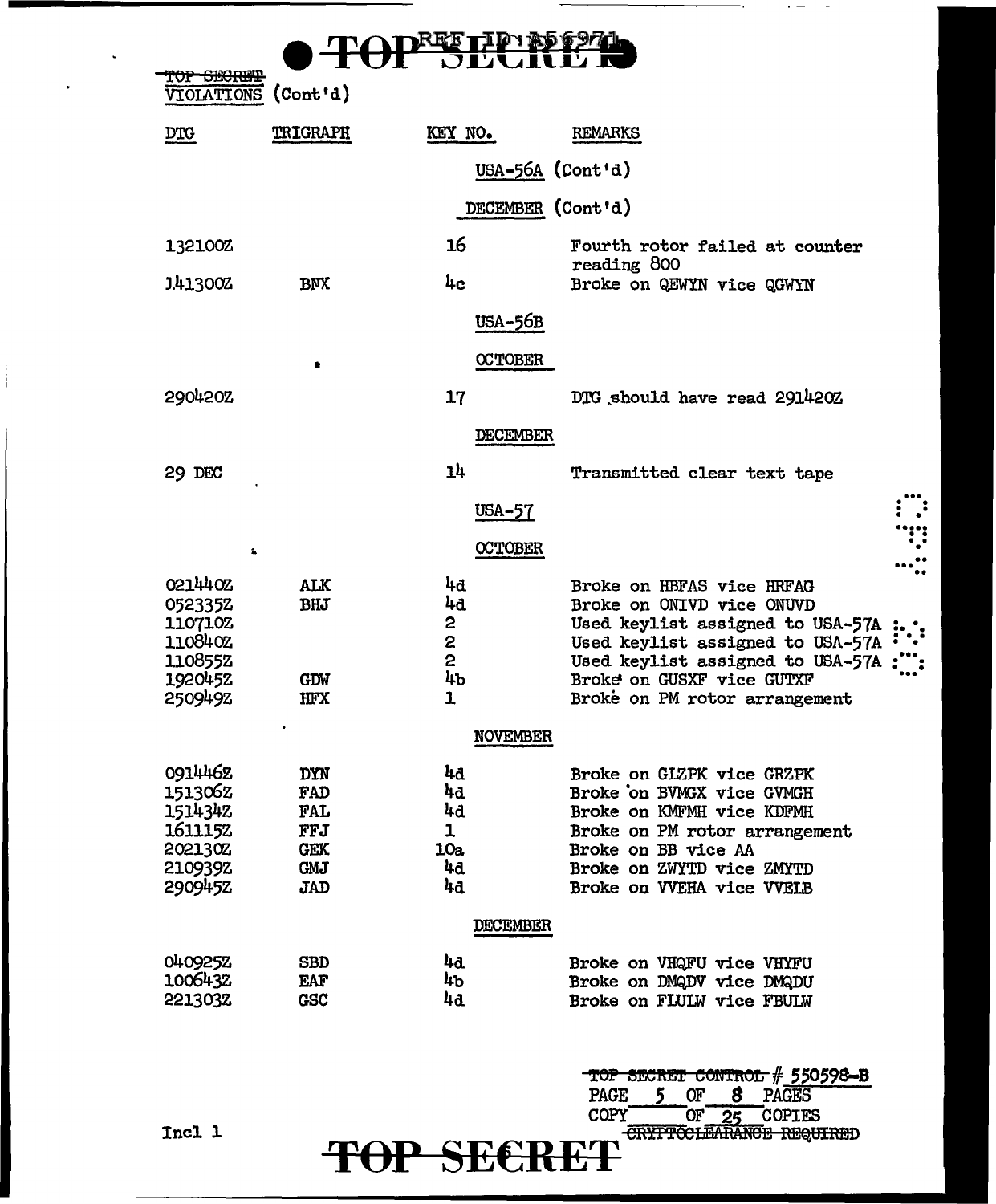REFILD 平 TOP SHORET

| - - -               |  |
|---------------------|--|
| VIOIALIONS (Cont'd) |  |
|                     |  |

| <b>DTC</b>     | <b>TRIGRAPH</b> | KEY NO.                   | <b>REMARKS</b>                       |
|----------------|-----------------|---------------------------|--------------------------------------|
|                |                 | <b>USA-57A</b>            |                                      |
|                |                 | <b>OCTOBER</b>            |                                      |
|                |                 |                           |                                      |
| 040001Z        | ATC             | 4d                        | Broke on QYIDO vice OYIDO            |
| 132300Z        | <b>BLZ</b>      | 4d                        | Broke on CGAWR vice GMAWR            |
| 260850Z        | DHM             | 4a                        | Broke on MXAOC vice MXOAC            |
| 2722242        | DQB             | 4d                        | Broke on YIJSL vice YUJSL            |
| 3006052        | <b>DYN</b>      | 4d                        | Broke on RFYIT vice RFYIO            |
|                |                 | <b>NOVEMBER</b>           |                                      |
| 010625Z        | <b>ABC</b>      |                           | Broke using trigraph ABO             |
| 0406002        | AJY             | 9<br>5                    | Sent same message indicator          |
|                |                 |                           | for two messages--AAAJYTVIYOD        |
| 0702052        | AQS             | 4d                        | Broke on ASPEA vice ASPEE            |
| 1204372        | <b>BDO</b>      | 44                        | Broke on NCDUZ vice NRDUZ            |
| 1605422        | <b>BOV</b>      | 7                         | Only four letters in rotor           |
|                |                 |                           | alignment group--XHDS                |
| 160640Z        | <b>BPA</b>      | 12                        | Message indicator derived            |
|                |                 |                           | using deciphering procedure          |
| 1607252        | <b>BPL</b>      | 4d                        | Broke on LKUXC vice FJUKU            |
| 161000Z        | BQH             | <b>ItP</b>                | Broke on VHWTT vice UHWTT            |
| 1706052        | <b>BSN</b>      | 4c                        | Broke on YJLFE vice YJLFG.           |
| 210120Z        | <b>CXA</b>      | 9                         | Broke using trigraph CFA             |
| 220640Z        | <b>CLV</b>      | 4a                        | Broke on RYIRI vice RIYRI            |
| 240518Z        | <b>CXA</b>      | 4d                        | Broke on ZMCIH vice ZMXIH            |
| 3004552        | <b>DNK</b>      | 4a                        | Broke on LLYCT vice LLLCT            |
| 301000Z        | <b>DNU</b>      | 4c                        | Broke on JHWVQ vice JHWVU            |
|                |                 | <b>DECEMBER</b>           |                                      |
| 010002Z        | VVV             | 13                        | Broke using set deciphered           |
|                |                 |                           | from February deciphering card       |
| 060930Z        | <b>APM</b>      | 4b                        | Broke on UMDCE vice UMDDE            |
| 110005Z        | <b>AZD</b>      | 12                        | Message indicator derived using      |
|                |                 |                           | deciphering procedure                |
| <b>1600012</b> | <b>BMB</b>      | 4d                        | Broke on MQBVM vice LQHVV            |
| 230300Z        | CGB             | 4d                        | Broke on AZNJR vice AZNTR            |
| 240530%        | CJQ             | $\mathbf{h}_{\mathbf{C}}$ | Broke on BVRFV vice EVRFV            |
| 2715152        | CTJ             | 4d                        | Broke on RFCAI vice EGCAI            |
|                |                 | 85TH RSM                  |                                      |
|                |                 | NOVEMBER                  |                                      |
|                |                 |                           |                                      |
| 022155Z        |                 | 14                        | Clear text tape                      |
|                |                 |                           | TOP SECRET CONTROL # 550598-B        |
|                |                 |                           | 6<br>8<br>OF<br><b>TAGE</b><br>PAGES |
|                |                 |                           | 25<br>OF.<br>COPIES<br>COPY          |
| Incl 1         |                 |                           | CRYFTOCLEARANGE REQUIRED             |
|                |                 | SK                        |                                      |

 $\bar{\mathbf{r}}$ 

l,

 $\ddot{\cdot}$  $\cdots$  :

 $\vdots$  :  $\mathbb{C}$ 

 $\bullet$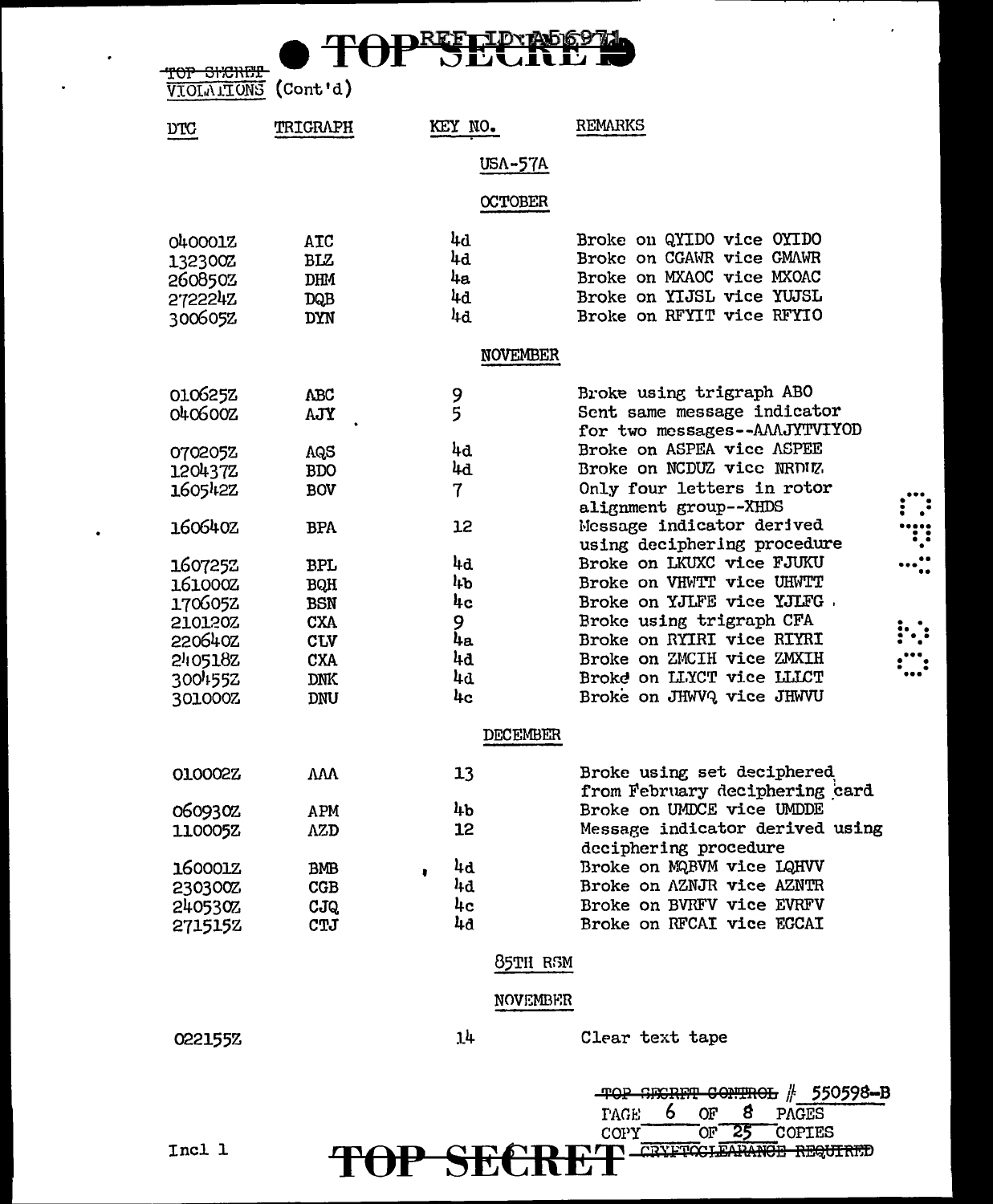|     | TO DREFTID AS 6971        |
|-----|---------------------------|
| TUI | -----<br><b>ULIULLE N</b> |

 $\epsilon_{\rm{max}}$ 

 $\begin{array}{c} \begin{array}{c} \bullet \\ \bullet \\ \bullet \\ \bullet \\ \bullet \\ \bullet \\ \bullet \\ \bullet \\ \bullet \\ \bullet \end{array} \end{array}$ 

| <del>TOP</del><br><b>SECRET</b><br>VIOLATIONS | $\text{Cont } \text{ad}$ |                       |                                                                                     |
|-----------------------------------------------|--------------------------|-----------------------|-------------------------------------------------------------------------------------|
| <u>DIG</u>                                    | <b>TRIGRAPH</b>          | KEY NO.               | <b>REMARKS</b>                                                                      |
|                                               |                          | DET 1, 85TH RSM       |                                                                                     |
|                                               |                          | <b>NOVERBER</b>       |                                                                                     |
| 14 NOV                                        |                          | 14                    | Classified operator chatter                                                         |
|                                               |                          | <b>G910TH SCTY GP</b> |                                                                                     |
|                                               |                          | <b>OCTOBER</b>        |                                                                                     |
| 0214592<br>2312502                            | AJH                      | 9<br>4נ               | Broke using trigraph AJF<br>Turned cipher switch on before<br>removing message tape |
| 250910Z                                       | EJM                      | 4d<br>4d              | Broke on YVISA vice MVISA<br>Broke on EWGSM vice EWTSM                              |
| 251330Z<br>291302Z                            | <b>EKK</b><br><b>FMQ</b> | 4d                    | Broke on YKUWV vice YKUWC                                                           |
|                                               |                          | <b>NOVEMBER</b>       |                                                                                     |
| 0804427                                       |                          | 14<br>16              | Clear text tape<br>Random rotor failed at counter                                   |
| 1013052                                       | <b>AYO</b>               | ٠                     | reading 800                                                                         |
|                                               |                          | <b>DECEMBER</b>       |                                                                                     |
| 260005Z<br>281015Z                            | $\ddot{\phantom{a}}$     | 15<br>S.              | Key tape stuck<br>Broke on PM arrangement                                           |
|                                               |                          | 6920TH SCTY GP        |                                                                                     |
|                                               |                          | NOVEMBER              |                                                                                     |
| 020102Z                                       |                          | 1 <sup>h</sup>        | Keyboard operation                                                                  |
|                                               |                          | <b>DECEMBER</b>       |                                                                                     |
| 0915507<br>1607002                            |                          | 14<br>14              | Keyboard operation<br>Keyboard operation                                            |
|                                               |                          | 6961ST COMM SQ        |                                                                                     |
|                                               |                          | DECEMBER              |                                                                                     |
| 0607502<br>2119232                            |                          | յկ<br>14              | Keyboard operation<br>Keyboard operation                                            |

TOP SECRET OF 8 PAGES<br>
TOP SECRET OF 25 COPIES<br>
TOP SECRET COPIES

Incl 1

 $\mathbf{r} = \mathbf{r}$ 

 $\mathbf{r}$ 

 $\sim 10^{11}$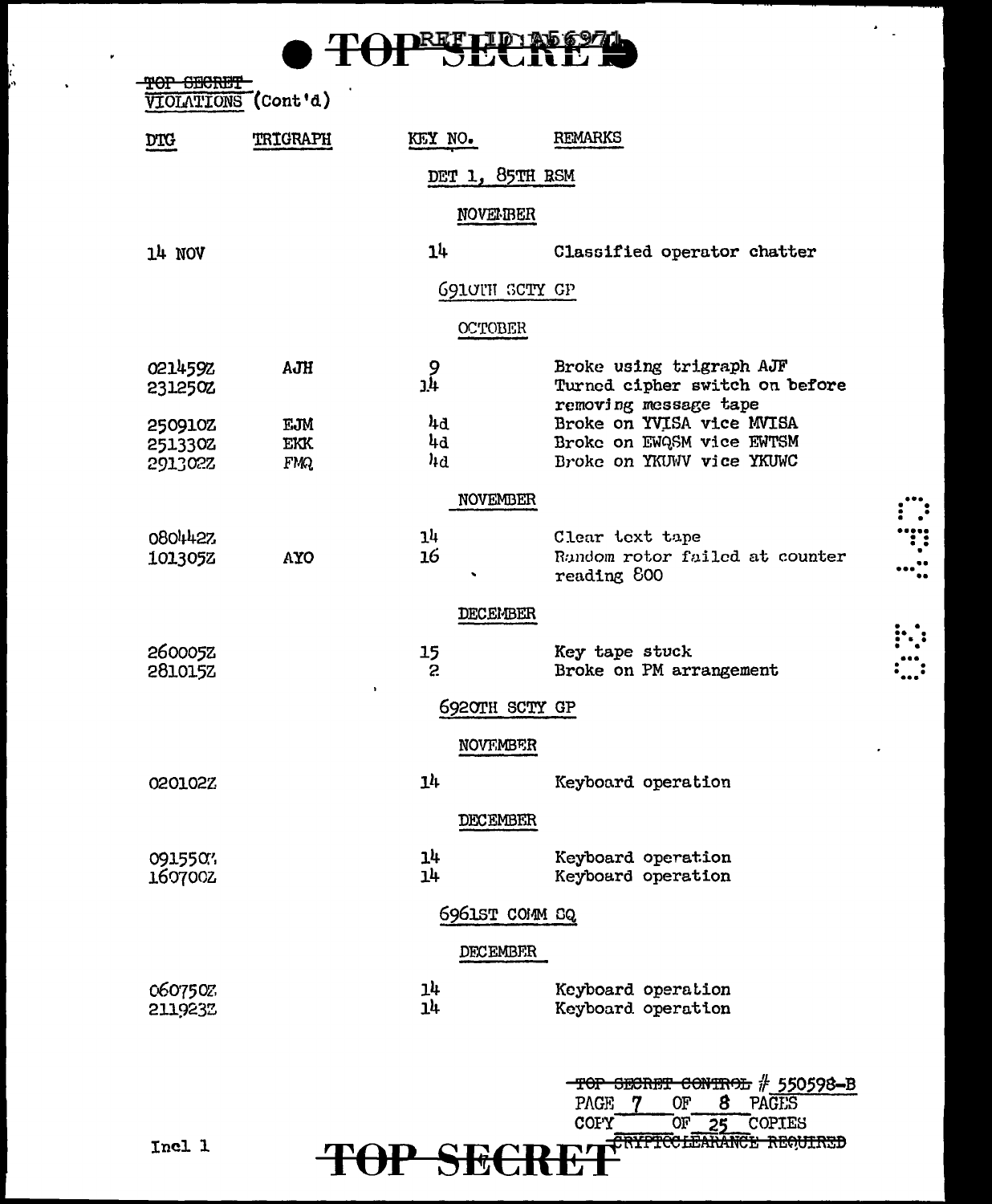| <del>GEGRET</del><br>r vzr<br><b>VIOLATIONS</b> | (Cont d)        | <b>DEEF</b><br>I'JU JI           |                                          |
|-------------------------------------------------|-----------------|----------------------------------|------------------------------------------|
| <b>DTG</b>                                      | <b>TRIGRAPH</b> | KEY NO.                          | REMARKS                                  |
|                                                 |                 | 6961ST COMM SQ (Cont'd)          |                                          |
|                                                 |                 | <b>DECEMBER</b>                  | (Cont 'd)                                |
| 291323Z<br>2915152                              |                 | 14<br>14                         | Keyboard operation<br>Keyboard operation |
| 291908Z                                         |                 | 15                               | Key tape ran out                         |
|                                                 |                 | SSO AIR DEFENSE COMMAND, ENT AFB |                                          |
|                                                 |                 | <b>OCTOBER</b>                   |                                          |
| 2305002                                         |                 | 14                               | Keyboard operation                       |

 $\begin{array}{c} \begin{array}{c} \cdots \\ \cdots \\ \cdots \\ \cdots \\ \cdots \\ \cdots \\ \cdots \\ \cdots \\ \cdots \end{array} \\ \cdots \\ \cdots \\ \cdots \\ \cdots \\ \cdots \\ \cdots \\ \cdots \end{array} \\ \begin{array}{c} \cdots \\ \cdots \\ \cdots \\ \cdots \\ \cdots \\ \cdots \\ \cdots \\ \cdots \end{array} \\$ 

 $\mathbf{A} = \mathbf{A} \mathbf{A}$ 

TOP SECRET CONTROL # 550598-B<br>PAGE 8 OF 8 PAGES COPY OF 25 COPIES TOP SECRET

Incl 1

 $\blacktriangleleft$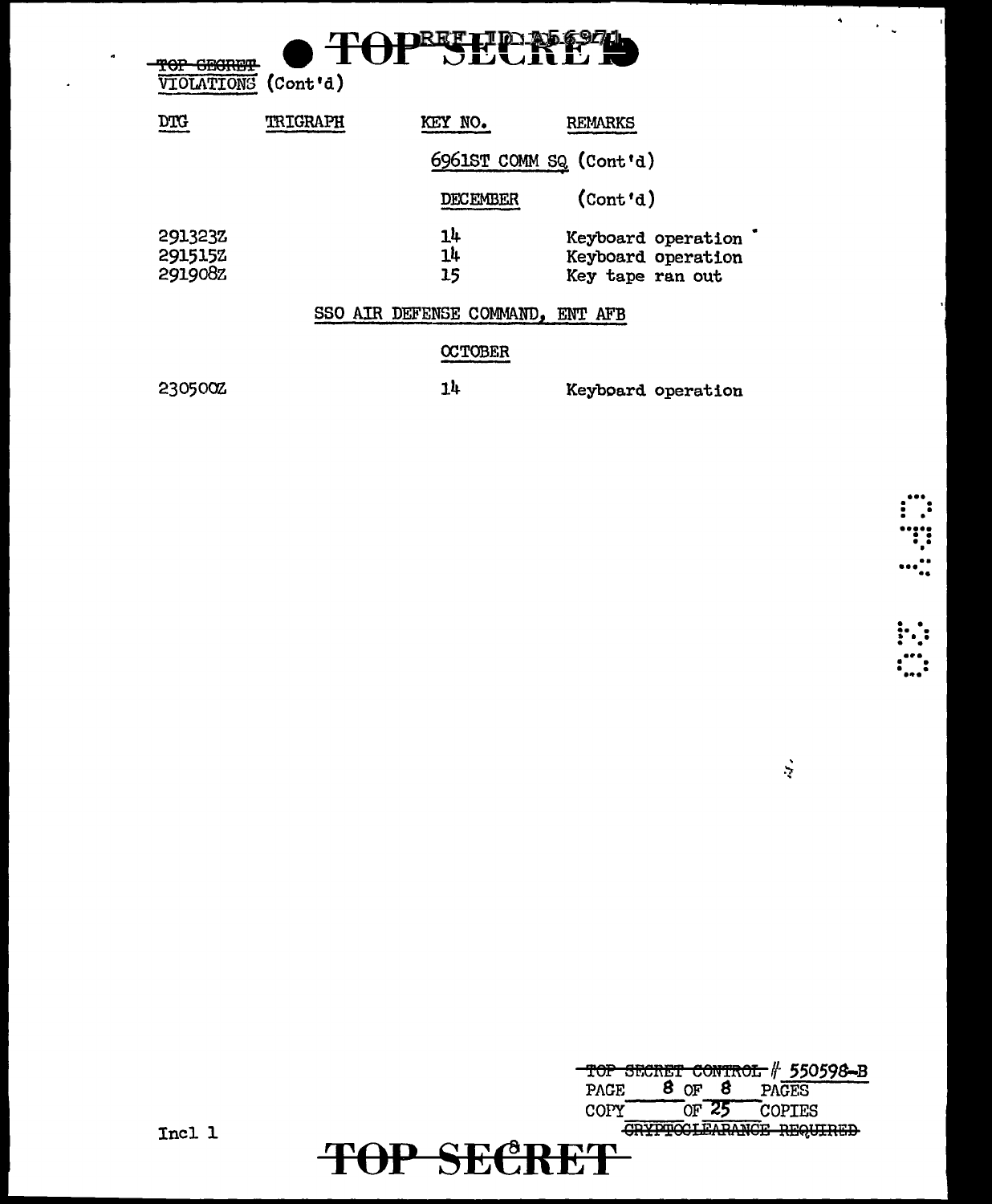<u> draptu</u>

## <u>IFTI TAD697</u>

#### KEY LIST OF AIR FORCE VIOLATIONS

#### Oct., Nov., & Dec.,•1954

#### ROTOR ARRANGEMENT

- 1. Use of a rotor arrangement for an inappropriate cryptoperiod, day or month. (Reference AFSAG 1262, para  $5006a(1)$ )
- 2. Use of a rotor arrangement from a key list assigned to another station. (Reference AFSAG 1262, para 5003b)
- 3. Use for encipherment of superseded rotors.

#### ROTOR ALIGNMENT AND MESSAGE INDICATOR

- 4. Discrepancy between the message rotor alignment resulting from decipherment of the message indicator and the message rotor alignment actually required to decipher the message, although the latter was correctly derived. The discrepancy involves (a) transposition of letters, (b) substitution of a letter alphabetically adjacent to the correct letter, (c) substitution of a phonetically similar letter, or (d) errors in encipherment.
- 5. Identical message indicators appeared on difrerent messages (or transmission sections) enciphered on the same machine. Use of the message rotor alignment resulting from decipherment of the message indicator allowed decipherment of the first but not the second message• The message rotor alignment actua\ly used for encipherment of the second message was properly tailed to the final alignment of the first message.
- 6. Failure to tail previously enciphered message. (Reference AFSAG  $1262, ~para 6002a(4)$
- 7. Omission or addition of one or more letters to the message indicator.
- 8. The message rotor alignment was transmitted in the clear as the last five letters *ot* the message indicator. (Reference AFSAG 1262, para  $6002a(5)$

#### KEY GROUP

9. The trigraphic key-group indicator in the message indicator did not correspond to the key group actually used for encipherment. Reuse of a key group was not involved. (Reference AFSAG 1262, para 5004b)

#### MACHINE DESIGNATOR AND MULTISWITCH SETTING

10. The machine designator in the message indicator did not correspond to the multiswitch setting used for encipherment. The messages were (a) correctly enciphered or (b) incorrectly enciphered. (Reference AFSAG 1262, para  $6002a(1)$ 

CRYPTOCLEARANCE REQUIRED